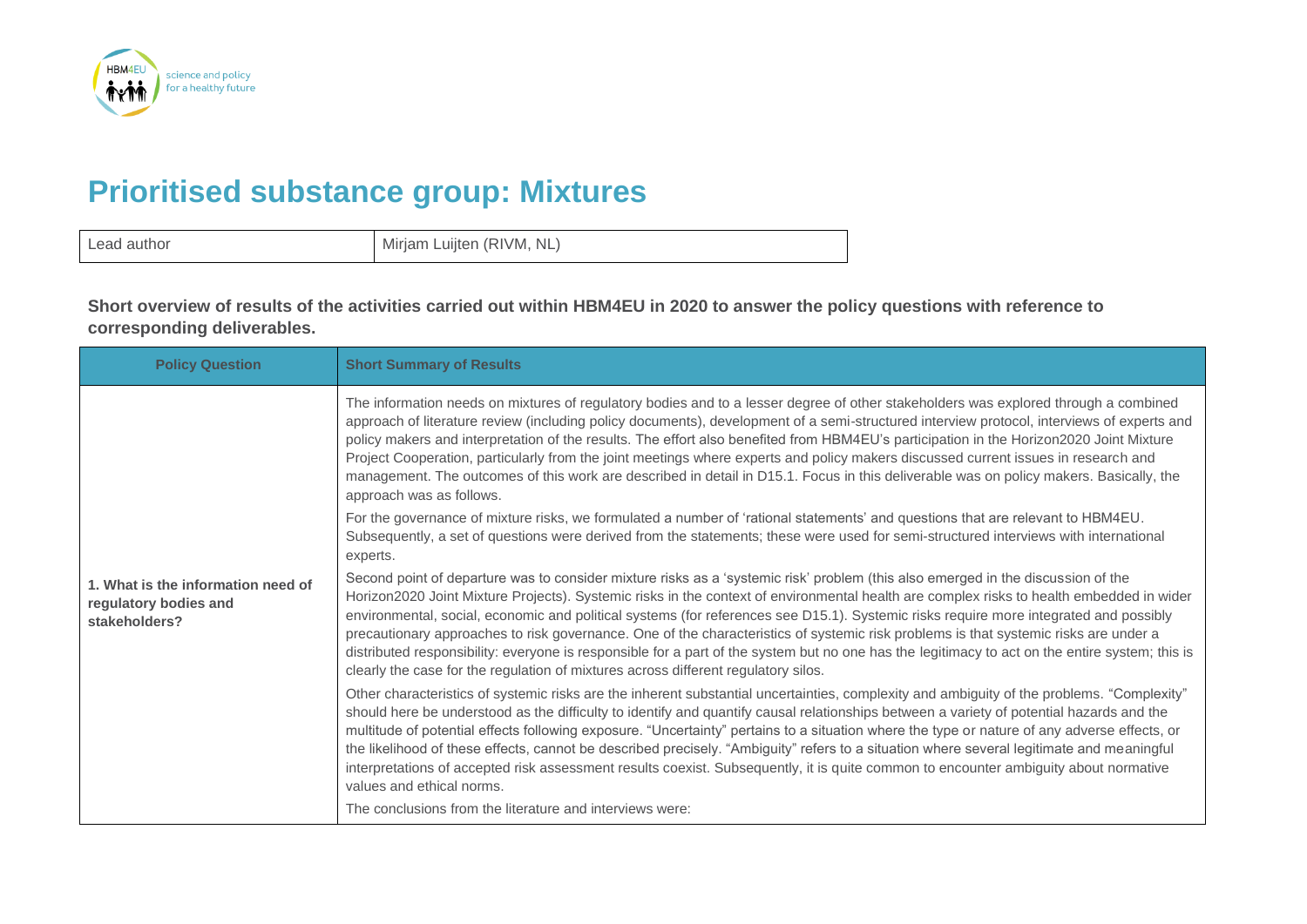| <b>Policy Question</b>                                                     | <b>Short Summary of Results</b>                                                                                                                                                                                                                                                                                                                                                                                                                                                                                                                                                                                                                                                                                                                                                                                                                                                                                                                                                                                                                                                                                                                                                                                                 |
|----------------------------------------------------------------------------|---------------------------------------------------------------------------------------------------------------------------------------------------------------------------------------------------------------------------------------------------------------------------------------------------------------------------------------------------------------------------------------------------------------------------------------------------------------------------------------------------------------------------------------------------------------------------------------------------------------------------------------------------------------------------------------------------------------------------------------------------------------------------------------------------------------------------------------------------------------------------------------------------------------------------------------------------------------------------------------------------------------------------------------------------------------------------------------------------------------------------------------------------------------------------------------------------------------------------------|
|                                                                            | . Mixture can be viewed as 'systemic risks' given the properties of uncertainty, complexity, and ambiguity and the general<br>'embeddedness' of chemicals in daily life; risk governance approaches for mixtures should therefore be targeted as such and the<br>contextual aspects may require tailored approaches instead of generic regulation.<br>• The information needs from policy makers and experts is still rather diffuse and unarticulated.<br>• As can be expected from the literature on systemic risks, views on responsibilities and criteria to guide risk reduction strategies vary<br>considerably; this warrant further exploration of views and mental models held by the stakeholders involved.<br>• A broader dialogue on information needs for mixture risk governance with stakeholders is needed, but as yet not planned. Any such<br>exercise, within HBM4EU, should be done in conjunction with Pillar 1.<br>On the basis of the literature and interviews, D15.1 also developed a long list of 'statements' (or positions in terms of argumentation<br>analysis) for future use in exploration of information needs in policy makers and stakeholders. These can be used in further delineation of |
|                                                                            | information needs.                                                                                                                                                                                                                                                                                                                                                                                                                                                                                                                                                                                                                                                                                                                                                                                                                                                                                                                                                                                                                                                                                                                                                                                                              |
| What are common HBM mixture<br>patterns in the European<br>population?     | So far, there are insufficient existing HBM mixture data available through the repository to address this question. Statistical scripts and<br>approaches have been developed and tested on a simulated data set. These have been described in AD15.3 and D15.3. The scripts<br>involve a combination of methods, both graphical and analytical, and combine alternative methods.<br>In 2019 the scripts have been successfully applied to real HBM mixture data from the Flemish 'FLEHS' cohort under bilateral agreement.                                                                                                                                                                                                                                                                                                                                                                                                                                                                                                                                                                                                                                                                                                     |
|                                                                            | The results have been described in scientific manuscript that was recently submitted for publication. Meanwhile, similar analyses have<br>been initiated for the German 'GerES' cohort and existing data from cohorts from Spain and Czech Republic are being lined up for<br>subsequent analysis and for across country comparisons.                                                                                                                                                                                                                                                                                                                                                                                                                                                                                                                                                                                                                                                                                                                                                                                                                                                                                           |
| Can we identify hotspots or risk<br>groups with high mixture<br>exposures? | HBM4EU is running a survey of human internal exposure to mixtures of pesticides across five of our partner countries: Hungary, Czech<br>Republic, Spain, Latvia and the Netherlands. Switzerland will also collect urine samples, with a slightly different design. This survey,<br>entitled 'SPECIMEn', explores exposure to pesticides and focusses on residential areas or "hotspots" close to agricultural fields where<br>pesticides are applied. The survey is designed to assess concomitant/combined exposure to multiple pesticides in hotspot and control<br>areas using human biomonitoring. Details of the joint pesticide survey are described in AD15.7.                                                                                                                                                                                                                                                                                                                                                                                                                                                                                                                                                          |
|                                                                            | The field work for this survey started in the fall of 2019 and is nearly completed. Urine samples will be collected in 50 parent-child pairs in<br>hotspots (residences within 250 m of agricultural application of pesticides) and 50 parent-child pairs in control areas. Samples and<br>questionnaires will be collected in a non-spraying and a spraying season. Samples will be analysed through pesticide suspect screening<br>in conjunction to CGL Emerging Chemicals (WP16). These suspect screening approaches are built on non-selective analytical workflow<br>and allow the qualitative monitoring of several hundred (up to several thousands) of exposure markers, including various pesticide<br>classes under their parent or metabolite form. This approach will be used to gain insight into the occurrence of extended exposure<br>patterns of pesticide-biomarkers, differences across the countries participating in SPECIMEn, differences between two seasons (spraying<br>season with active application, and non-spraying season with no active application) and/or location (living close to agricultural areas or<br>not).                                                                           |
|                                                                            | The results obtained will also contribute to the prioritisation of certain substances in terms of further exposure and risk assessment, and<br>to possibly generate early warning information.                                                                                                                                                                                                                                                                                                                                                                                                                                                                                                                                                                                                                                                                                                                                                                                                                                                                                                                                                                                                                                  |